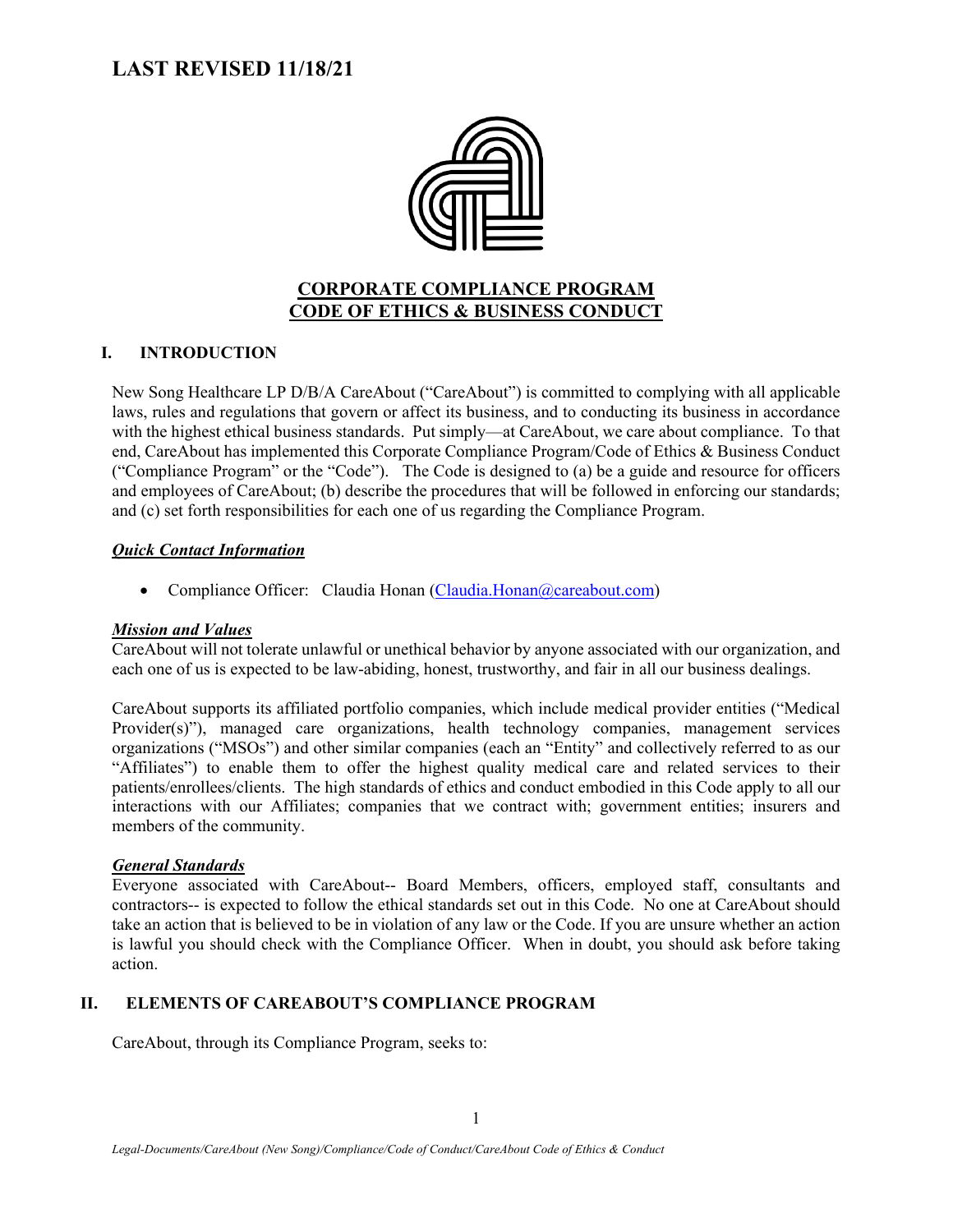- Create a culture that promotes prevention, detection and resolution of instances of conduct that do not conform to applicable laws, regulations, or any other health care compliance requirements.
- Support its Affiliated Medical Providers and other Affiliates in ensuring that internal controls, policies and procedures are firmly in place so that all facets of their business operations are compliant.

Our Compliance Program includes the eight (8) core elements below that are based on the expectations of the federal and state government for effective compliance programs.

#### **Element 1 Written Policies & Procedures and the Code**

Our Compliance Program is, in part, a statement of CareAbout's overarching principles and values and defines the framework for compliance policies and procedures. It describes expectations that all employees, Officers and Board members conduct themselves in an ethical manner; that issues of noncompliance and potential illegal conduct are reported through appropriate mechanisms; and those reported issues are promptly addressed and corrected.

The Code is regularly reviewed and updated to incorporate changes in applicable laws and other compliance program requirements. It is approved by the Executive Compliance Committee of CareAbout. Upon hire, employees are required to acknowledge receipt of the Compliance Program/Code of Ethics & Business Conduct and must agree in writing to abide by its standards.

#### **Policies & Procedures**

The Code cannot address all of the laws, regulations and rules that apply to our operation. CareAbout has also adopted a number of substantive policies and procedures ("P&Ps") that support our Compliance Program and our operations in general. They are disseminated to all staff as applicable. Some of them are referenced in the Code and available by linking into them from an electronic version of the Code. Other policies are department specific and can be obtained from the head of the specific department.

# **Element 2 High-Level Oversight, Including a Compliance Officer and Compliance Committee**

The General Partner of CareAbout is ultimately accountable for oversight of the Compliance Program and conducts that oversight through the Executive Compliance Committee and the Compliance Officer.

#### **Compliance Officer**

The CareAbout Compliance Officer has the responsibility to implement the required elements of the Compliance Program and oversee the day-to-day operations of the program. The Compliance Officer is responsible for ensuring that processes are in place to monitor and oversee activities by key business units; compliance issues are properly addressed as they arise; and that appropriate compliance assurance reviews and inquiries are conducted.

The Compliance Officer makes reports to the Executive Compliance Committee and the General Partner regarding significant operational compliance issues and updates on the implementation of the elements of the Compliance Program.

### **Executive Compliance Committee**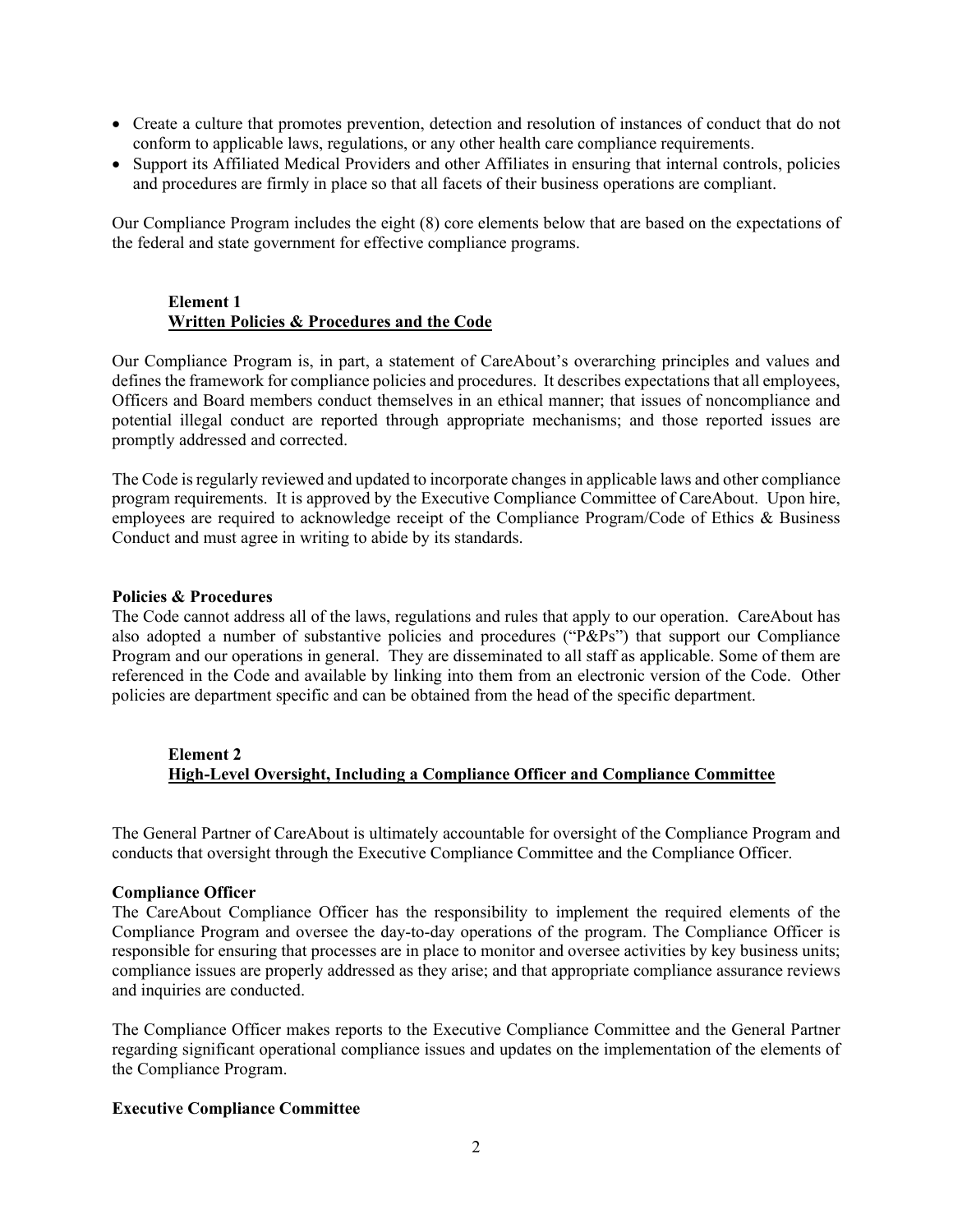CareAbout's Executive Compliance Committee is comprised primarily of senior management. This committee meets on at least a quarterly basis and has overall responsibility for the continued improvement of the performance of the Compliance Program. The Executive Compliance Committee, among other things, ensures that necessary policies and procedures and compliance education are in place.

The Executive Compliance Committee monitors the effectiveness of the Compliance Program; recommends improvements as necessary or appropriate; and reviews significant compliance risk areas and the steps management has taken to monitor, control, and limit such compliance risk exposure.

# **Element 3 Training and Education**

The Compliance Officer, working with the Human Resources Department, develops and oversees compliance training and education for all stakeholders of CareAbout. The Human Resources Department is responsible for ensuring that assigned compliance education is completed by officers and employees.

# • **Annual Training**

On an annual basis, all employees and Board Members are required to complete online modules on Corporate Compliance and HIPAA Privacy and Security.

# • **Specific Education**

Employees in identified risk areas may also receive compliance education specific to their functions and as warranted by the implementation of new operational processes or corrective actions. Education may be in person, through audio/web conferences, or in writing on various topics.

The Compliance Officer can provide issue-specific education.

Human Resources maintains the content and employee attendance records of the required trainings.

# **Element 4 Effective Lines of Communication**

If you have a compliance issue or question you should contact the Compliance Officer. Your failure to report a compliance issue may result in disciplinary action against you for failing to report.

*How to Report a Compliance Concern*

### • **Reporting Methods**

Please report instances of perceived non-compliance as follows:

### o **Compliance Officer- (**[Claudia.Honan@careabout.com](mailto:Claudia.Honan@careabout.com)**)**

### • **Confidentiality**

All employee concerns are handled and investigated in a confidential manner, and confidentiality will be preserved to the extent circumstances and the law allow.

### • **Non-Retaliation and Anonymous Reporting**

Reports can be made in good faith without fear of retribution or adverse consequences. As detailed in CareAbout's *[Deficit Reduction Act, Whistleblower Protection and Non-Retaliation Policy](https://drive.google.com/open?id=1nUCOfgCVZV5wRZQgcLo5U5Co_QHJWNDb)***,** any form of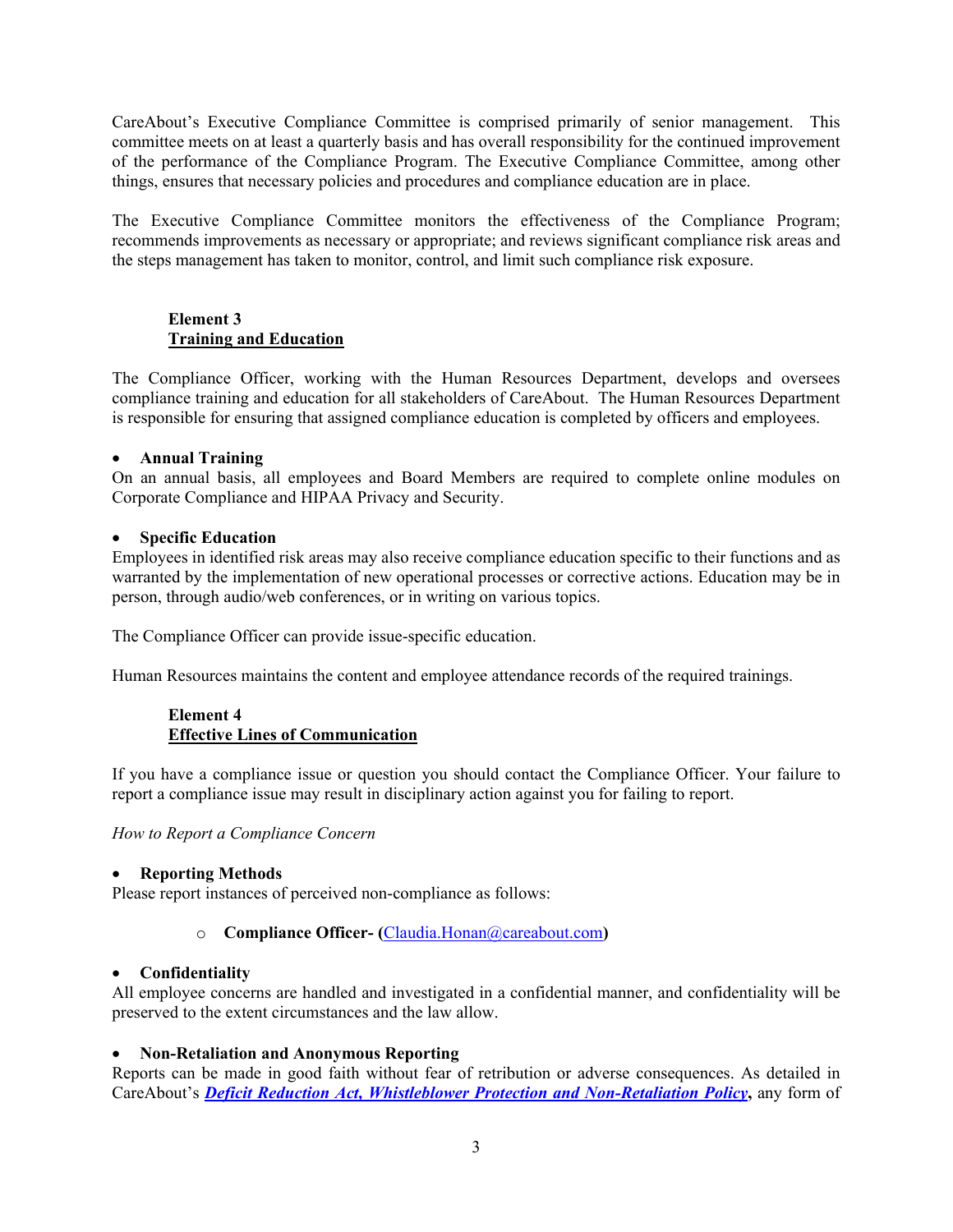retaliation against any employee who makes a report in good faith or otherwise participates in the Compliance Program is strictly prohibited. Retaliation of any sort will result in disciplinary action up to and including termination of employment for the individual who engages in retaliation.

# **Element 5 Well-Publicized Disciplinary Standards**

CareAbout's P&Ps include guidance regarding disciplinary action for those who have failed to comply with our policies and procedures, the Code or federal and state laws. Any individual who fails to participate in the Compliance Program as required, including engaging in or failing to report noncompliance or violations of the Code or policies and procedures, is subject to disciplinary action, up to and including termination of employment.

#### • **Enforcement**

CareAbout encourages the highest standards of ethical conduct. When suspected non-compliance is determined to exist, the Compliance Officer is required to ensure an investigation is performed and determine whether a violation of law or policy has occurred. If an investigation reveals that a violation has occurred, the Compliance Officer will provide recommendations to correct the violation and may recommend disciplinary action and education/training to prevent recurrence of the issue. It is the responsibility of management to implement corrective actions for any identified noncompliance.

#### • **Disciplinary Records**

If disciplinary action is initiated, management works with Human Resources to make sure that the disciplinary action is reflected in the employee's personnel file. Management works with the Compliance Officer to document investigations related to officer non-compliance. Documentation of disciplinary action serves as proof of the effectiveness of the Compliance Program by demonstrating that compliance is taken seriously within the organization.

# **Element 6 Effective System for Routine Monitoring, Auditing and Identification of Compliance Risks**

Auditing and monitoring and self-assessments assist organizations in identifying and acting on real or potential issues before they become liabilities. To prevent and detect non-compliance, CareAbout conducts monitoring of key systems and processes.

### • **Compliance Monitoring**

Monitoring involves daily, weekly, or other periodic spot checks to verify that essential functions are being adequately performed and that processes are working effectively. Individuals may be required to report the results of their monitoring effort to the Compliance Officer and/or the Executive Compliance Committee. An example of such monitoring might be the General Counsel checking to see that all staff exclusion checks are being performed upon hire and monthly thereafter.

#### • **Compliance Audits**

Compliance audits are conducted in a systematic and structured approach. The process involves identifying a risk area; researching applicable regulatory guidelines; determining the key objectives; detailing the scope and methodology to be utilized; selecting a sample; and producing a written report of findings, recommendations and management responses to those findings and recommendations. An example of a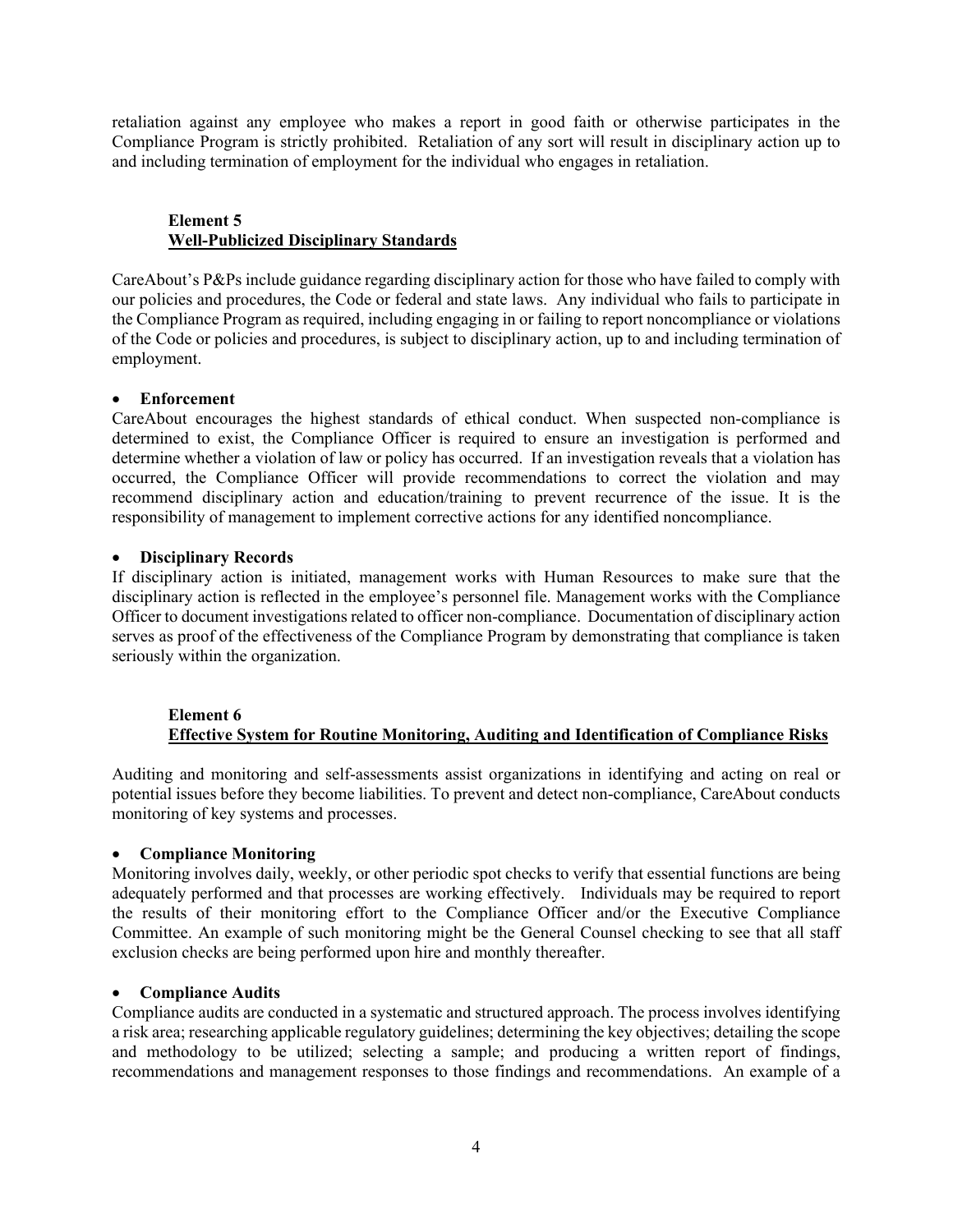compliance audit would be where the Executive Compliance Committee requires the Human Resources Department to pull 20% of new hire files to ensure 100% contain I-9 documentation.

# • **Compliance Work Plan**

The Compliance Officer, in conjunction with members of management, assesses the risks of the business on a continuous basis. Annually, the Compliance Officer compiles a Compliance Work Plan that is reviewed and signed off on by the Executive Compliance Committee. The Compliance Work Plan identifies specific risk areas that are to be reviewed during the upcoming year. Throughout the year, the Compliance Officer reports progress on these reviews to the Executive Compliance Committee.

# • **Sanctions Screening**

CareAbout will not hire, contract or retain any employee or company to perform services if that employee or company is excluded from participation in any federal or state-funded healthcare program. To that end, in accordance with the CareAbout *[Exclusion Check Policy](https://drive.google.com/open?id=1ra_b_uk2brO3Gc1G4czhR-4ESZtPZB4l)***,** all employees and vendors are checked on a monthly basis against applicable exclusion lists.

# **Element 7 Procedures and System for Prompt Response to Noncompliance**

Any noncompliance threatens our reputation as reliable, honest, and trustworthy. CareAbout is committed to correcting any identified noncompliance and implementing necessary steps to prevent its recurrence.

# • **Investigating Compliance Issues**

Upon notice of possible noncompliance, the Compliance Officer will promptly initiate an investigation into the issue to determine whether a compliance issue exists, or if there has been a violation of the Code, P&Ps or applicable laws. If a compliance issue or violation does exist, then the investigation will attempt to determine its cause so that appropriate and effective corrective action can be implemented.

# • **Corrective Action Plans**

In the event that noncompliance is identified, the non-compliant activity will be stopped as soon as feasible. An investigation into the extent and root cause of the noncompliance will be conducted to examine, among other issues:

- existing workflows and processes;
- relevant policies and procedures;
- training and education of staff involved; and
- the effectiveness of monitoring systems, if any.

When all the relevant facts have been determined, a corrective action plan ("CAP") to correct and prevent the recurrence of the noncompliance will be developed and implemented. The CAP will include detailed steps to be taken and a timeline for implementation of those steps.

# **Element 8 Policy of Non-Intimidation and Non-Retaliation**

CareAbout's *[Deficit Reduction Act, Whistleblower Protection and Non-Retaliation Policy](https://drive.google.com/open?id=1nUCOfgCVZV5wRZQgcLo5U5Co_QHJWNDb)* provides that anyone who makes a report, complaint, or inquiry in good faith, will be protected from retaliatory action. We have a no-tolerance policy for intimidation of, or retaliation taken against, individuals making such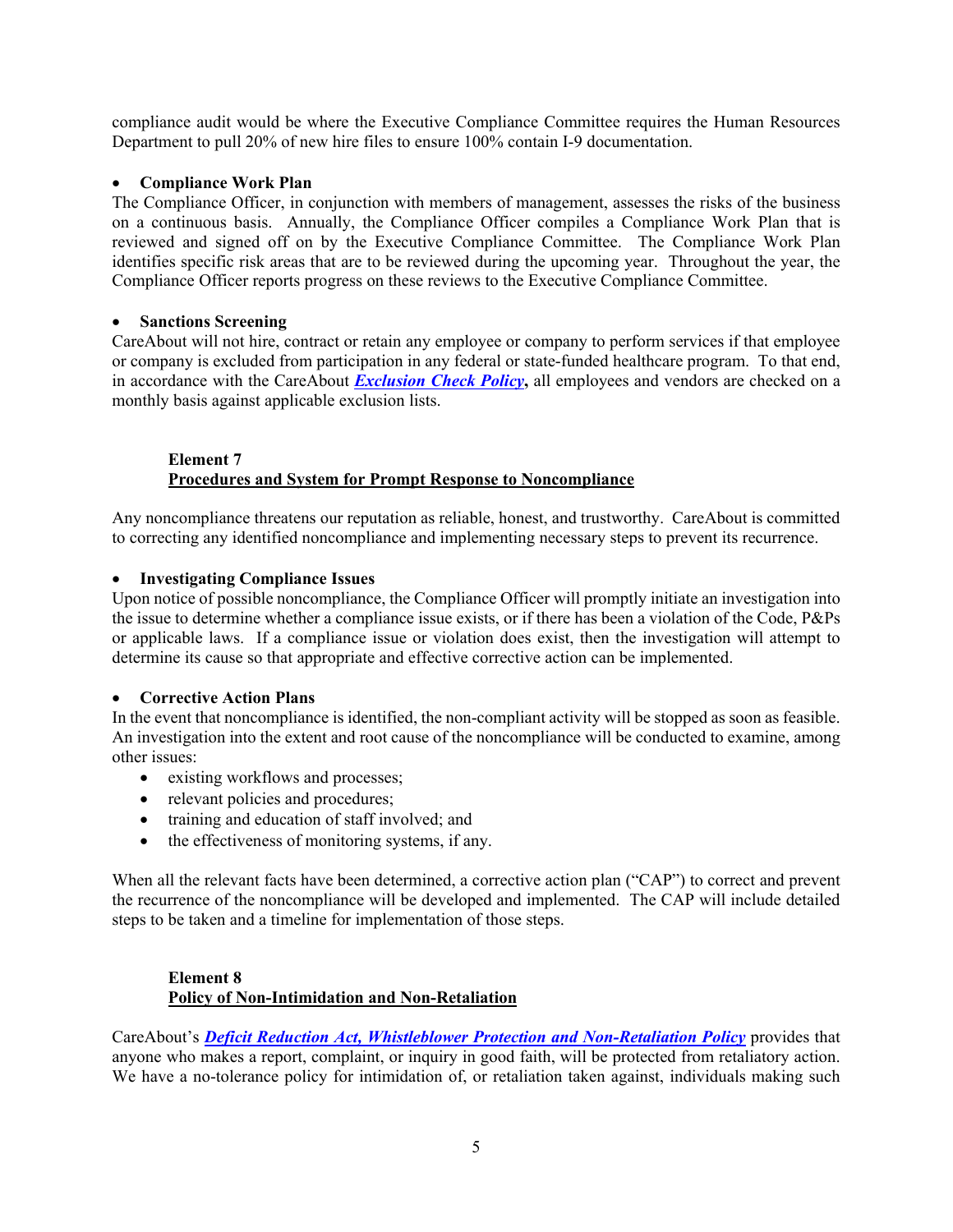good faith reports, complaints or inquiries, and will take disciplinary action against individuals who have intimidated or retaliated against such individuals.

# **III. COMPLIANCE EXPECTATONS**

CareAbout expects all officers and employees to ensure compliance in all areas of our work, including:

### *Financial Accounting Records: Integrity and Accuracy*

All financial reports, accounting records, expense accounts and other financial documents must accurately represent the performance of CareAbout operations.

### *Gifts, Payments, Loans and Entertainment*

CareAbout's *Policy Addressing Gifts and Kickbacks* strictly prohibits the solicitation of gifts, gratuities, favors or kickbacks by an officer or employee. No officer or employee will make or offer to make any payment or provide any other thing of value to another person with the understanding or intention that such payment is to be used to influence business decisions or the referral of patients to or from one of the Affiliates.

Similarly, gifts cannot be received for the purpose of influencing the business behavior of the recipient. Cash or cash-equivalent gifts are strictly prohibited. Non-cash gifts made to CareAbout officers or employees from individuals who seek to influence patient referrals by our Affiliates are also strictly prohibited. Gifts of even nominal value may not be offered to any governmental official. Such gifts can be misinterpreted as an attempt to improperly influence the official and are to be avoided. Any questions regarding whether an item or situation falls within the scope of this section must be raised immediately with the Compliance Officer.

### *Billing & Coding*

CareAbout will support all CareAbout Affiliates in appropriate submission of claims for reimbursement of medical services. The following are risk areas that should never be permitted or assisted:

- Billing for items or services not rendered or not provided as claimed;
- Submitting claims for supplies and services that are not medically necessary;
- Double billing;
- Billing for non-covered services as if such services are covered;
- Knowing misuse of provider identification numbers, which results in improper billing;
- Unbundling (billing for each component of the service instead of billing or using an all- inclusive code);
- Failure to properly use coding modifiers;
- Failure to correctly identify services ordered;
- Billing by non-credentialed providers;
- Failing to re-pay overpayments;
- Inappropriately retaining credit balances;
- Upcoding the level of service provided.

### *General Business Practices*

CareAbout will not make any unethical or illegal payments to anyone to induce the use of our services. In addition, management must ensure that all CareAbout's business records are accurate and truthful, with no material omissions; that the assets and liabilities of CareAbout are accounted for properly in compliance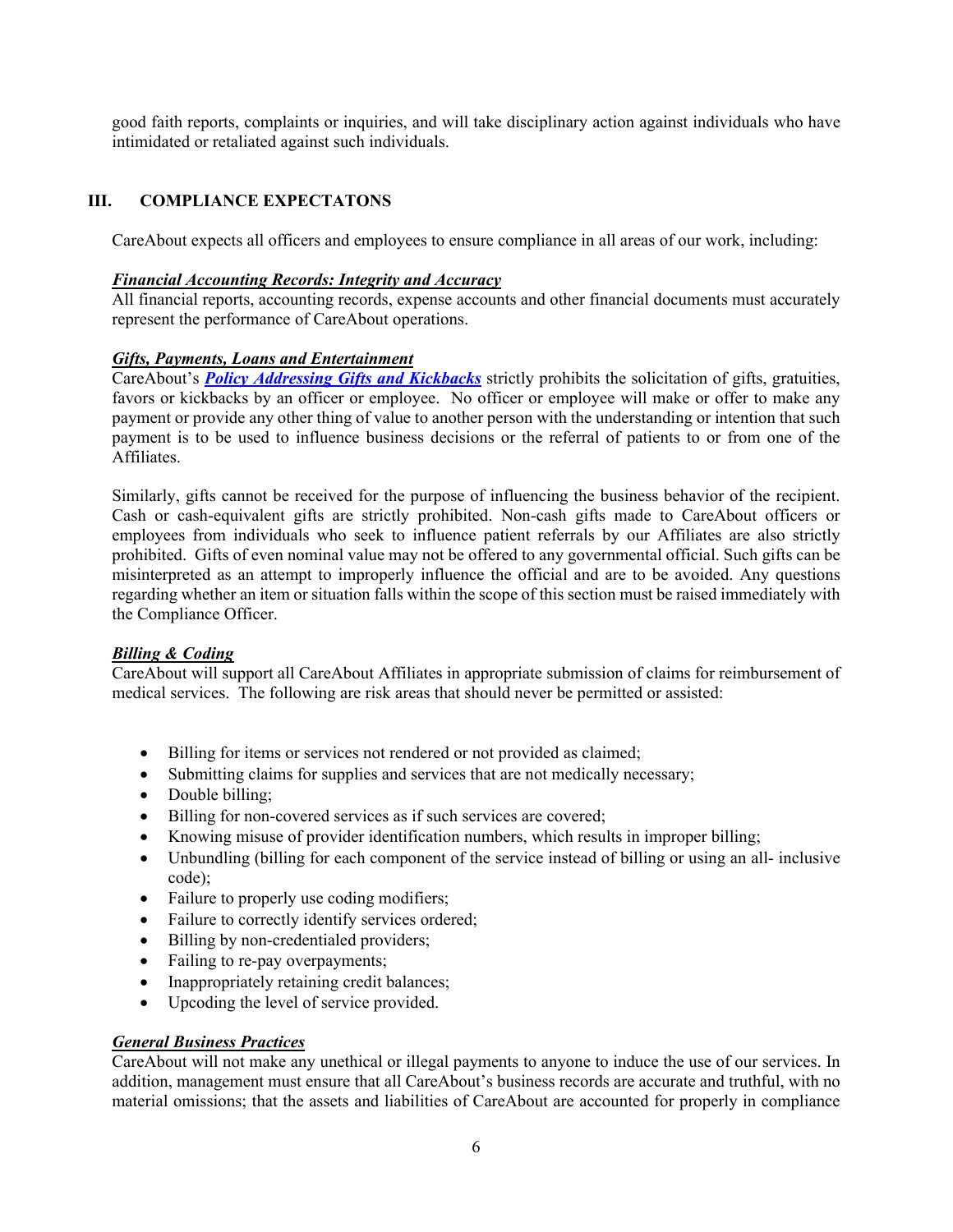with all tax and financial reporting requirements, and that no false records are made. Similarly, all reports submitted to governmental agencies, auditors, insurance carries, or other entities must be accurately and honestly made.

If you become aware of any improper use of, or accounting practice concerning CareAbout's resources, you should report the matter immediately to the Compliance Officer.

# *Purchasing Policy*

All purchasing decisions must be made with the purpose of obtaining the highest quality product or service at the most reasonable price. No purchasing decision may be made based on any consideration that any employee, officer or partner - or any family member or friend of any of them – will benefit by the transaction. Rather, the sole criteria behind all purchasing decisions must be only the best interests of CareAbout and/or its Affiliates. Nor can any service or item be purchased in return for a referral of patients from another or with a view towards inducing another to refer patients. CareAbout has adopted a *Conflict of Interest Policy* that must be adhered to by all.

# *Trade Practices/Antitrust*

Antitrust laws are designed to preserve and foster fair and honest competition for businesses. To accomplish this goal, the language of these laws is deliberately broad, prohibiting such activities as "unfair methods of competition" and agreements "in restraint of trade." This type of language gives enforcement agencies the right to examine many different business activities to judge the effect on competition.

CareAbout's *Antitrust Compliance Policy* requires full compliance with all antitrust laws. The greatest danger for violations of antitrust laws rests in contacts with competitors. Antitrust laws make illegal any agreement that restricts competition or interferes with the ability of the free-market system to function properly. You should not have any discussions, conversations or other communications with competitors (who may actually be CareAbout Affiliates) about pricing, payor rates, employee salaries or other CareAbout Affiliates; the division of geographic areas, or services; the circumstances under which business will be conducted with suppliers, insurance companies, patients or customers; or marketing efforts. Further, you should avoid discussions with competitors regarding the future business plans of CareAbout or its Affiliates.

### *Compliance with Anti-Kickback Laws*

Both federal and state laws specifically prohibit any form of kickback, bribe or rebate made directly or indirectly, overtly or covertly, in cash or in kind to induce the purchase, recommendation to purchase or referral of any kind of healthcare goods, services or items paid for by Medicare or the Medicaid program. The term "kickback" means the giving of anything of value in exchange for patient referrals. Any question concerning these laws or any business arrangement subject to anti-kickback or anti-referral laws should be directed to the Compliance Officer.

To list everything that may constitute an improper inducement or improper remuneration under the antikickback laws would not be possible. However, CareAbout's *Policy Addressing Gifts and Kickbacks* states that CareAbout must scrupulously avoid being either the offeror or the recipient of an improper inducement. Care must be taken in structuring relationships with persons not employed by CareAbout or the Affiliates so as not to create a situation where CareAbout appears to be offering an improper payment to those who may be in a position to refer or influence the referral of patients to its Entities. For example, the offering of free goods or services, or those priced below market value, to physicians for the purpose of influencing them to refer patients to, or utilize the professional services offered by, a CareAbout Affiliate would be improper.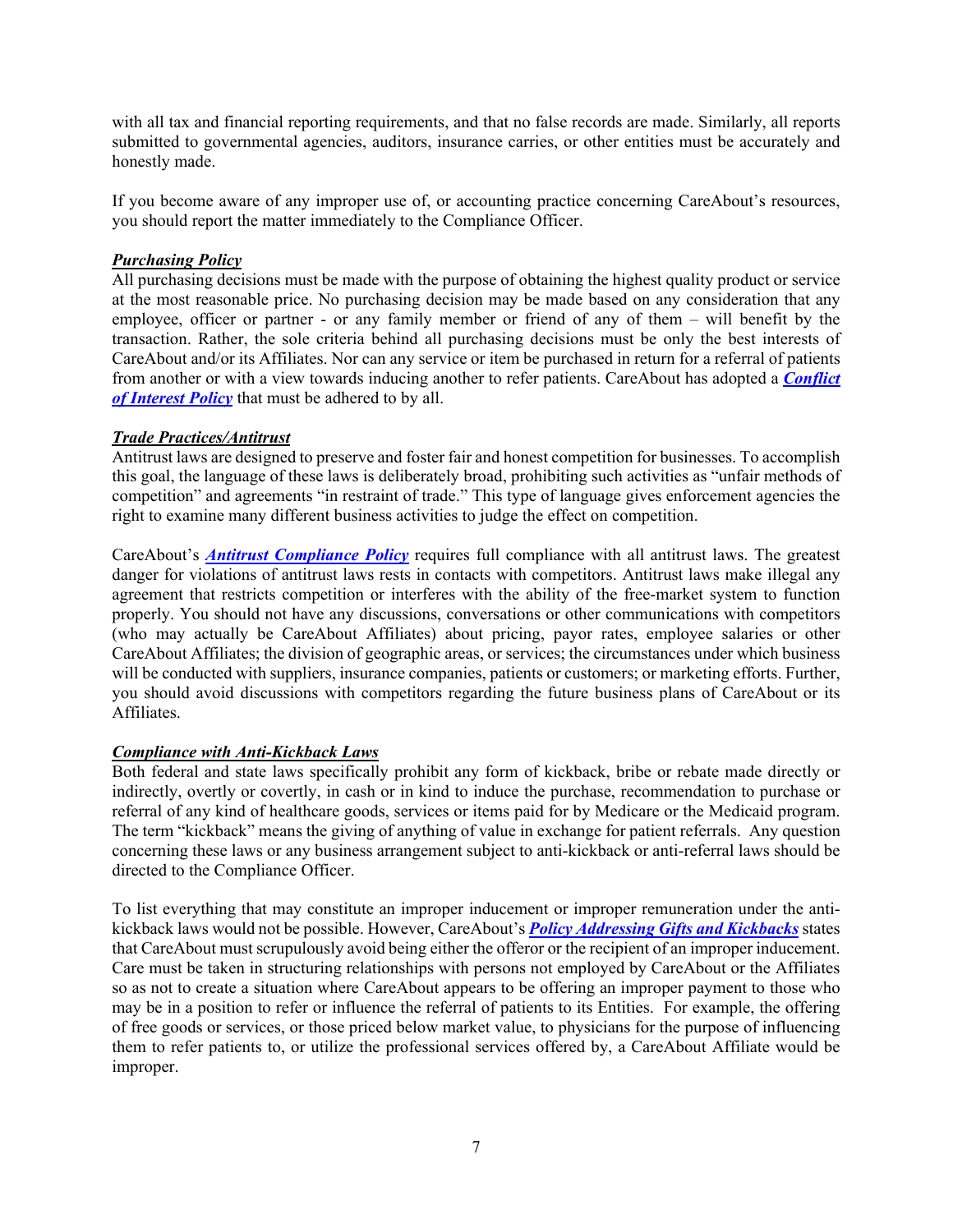CareAbout also should not receive any improper inducement from its vendors to influence it in making decisions regarding the use of particular products or the referral or recommendation of patients to other providers of goods and services. For example, free or at below-market value goods or services from vendors, awards, discounts, prizes or other forms of remuneration may be treated as a "kickback" even if given as part of a promotional program of a vendor or provider, e.g., pharmaceutical company, medical equipment supplier, etc.

The laws also prohibit health care providers from providing gifts and other inducements to patients. Any patient gift programs must be vetted through the Legal Department.

# *HIPAA and Other Confidential or Protected Information*

Under the Health Insurance Portability and Accountability Act ("HIPAA"), CareAbout is designated as a "Business Associate" of our Medical Provider Affiliates. As a Business Associate, CareAbout must abide by HIPAA in safeguarding the protected health information ("PHI") it has received from its Affiliates CareAbout. The HIPAA Security Rule specifies a series of administrative, physical, and technical safeguards for CareAbout to assure the confidentiality, integrity, and availability of electronic protected health information. All CareAbout staff must familiarize themselves with the CareAbout HIPAA policies, including the following:

- *Minimum Necessary Policy*
- *Policy on Disclosures to Law Enforcement*
- *HIPAA Privacy and Security Policy*
- *Breach Notification Policy*
- *Portable Device Policy*

Confidential information acquired by personnel about the business of CareAbout must be held in confidence and may not be used as a basis for personal gain by the personnel, their families, or others. Information relating to transactions pending with CareAbout is not to be released to any person unless this information has been published or otherwise made generally available to the public.

### *Information Owned by Others*

Like CareAbout, other organizations have intellectual property they want to protect. So do individuals. These other parties are sometimes willing to disclose their confidential information for a particular purpose. If you receive another party's confidential information, you must proceed with caution to prevent any accusations that you or CareAbout misappropriated or misused the information. All Non-Disclosure agreements (NDAs) should be vetted with the Legal Department before execution.

Special care should be taken in acquiring software from others. As intellectual property, software is protected by copyright laws and may also be protected by patent, trade secret laws or as confidential information. Such software includes computer programs, databases and related documentation owned by the party with whom you are dealing or by another party. Before you accept software or sign a license agreement, you vet the agreement with the Legal Department.

### *Records Retention/Destruction*

CareAbout is required by law to maintain certain types of business records, usually for a specified period of time. Failure to retain such documents for such minimum period could subject our businesses to penalties and fines.

You are expected to comply fully with the CareAbout *Document [Retention/Destruction Policy](https://drive.google.com/open?id=1zc2E-VB_TVhz9fA5_vjzo8XpabYm3KWa)* and records retention and destruction schedule for the department in which you work.